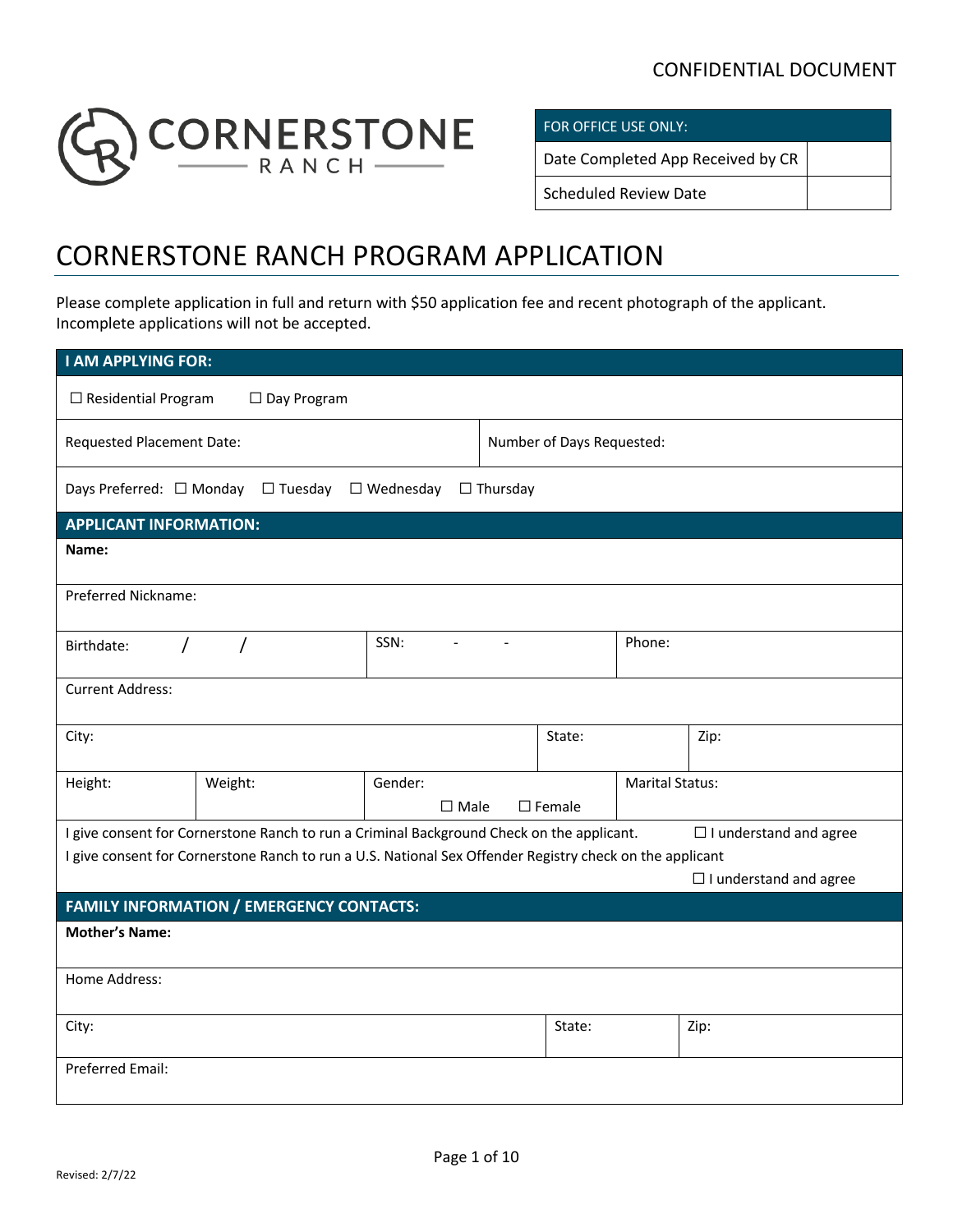| <b>Occupation/Company Name:</b>                                                                             |       |        |       |      |  |
|-------------------------------------------------------------------------------------------------------------|-------|--------|-------|------|--|
| Home Phone:                                                                                                 | Cell: |        | Work: |      |  |
|                                                                                                             |       |        |       |      |  |
| <b>Father's Name:</b>                                                                                       |       |        |       |      |  |
| Home Address:                                                                                               |       |        |       |      |  |
| City:                                                                                                       |       | State: |       | Zip: |  |
| <b>Preferred Email:</b>                                                                                     |       |        |       |      |  |
| <b>Occupation/Company Name:</b>                                                                             |       |        |       |      |  |
| Home Phone:                                                                                                 | Cell: |        | Work: |      |  |
|                                                                                                             |       |        |       |      |  |
| Legal Guardian (Please note, the applicant's Guardianship papers must be submitted with their application): |       |        |       |      |  |
| $\square$ Self<br>$\Box$ Mother<br>$\Box$ Father                                                            |       |        |       |      |  |
|                                                                                                             |       |        |       |      |  |
|                                                                                                             |       |        |       |      |  |
| Home Address:                                                                                               |       |        |       |      |  |
| City:                                                                                                       |       | State: |       | Zip: |  |
| <b>Preferred Email:</b>                                                                                     |       |        |       |      |  |
| <b>Occupation/Company Name:</b>                                                                             |       |        |       |      |  |

## APPLICANT OVERVIEW

| <b>DIAGNOSIS:</b>                                                                                                                 |                      |  |  |  |
|-----------------------------------------------------------------------------------------------------------------------------------|----------------------|--|--|--|
| <b>Primary Diagnosis:</b>                                                                                                         | Secondary Diagnosis: |  |  |  |
|                                                                                                                                   |                      |  |  |  |
| Any other medical diagnosis:                                                                                                      |                      |  |  |  |
|                                                                                                                                   |                      |  |  |  |
| <b>EVALUATIONS &amp; ASSESSMENTS:</b>                                                                                             |                      |  |  |  |
| Has the applicant had any of the following? If yes, give the name of the person or agency. If assessment was completed within the |                      |  |  |  |
| last 5 years, please submit it with application.                                                                                  |                      |  |  |  |
|                                                                                                                                   |                      |  |  |  |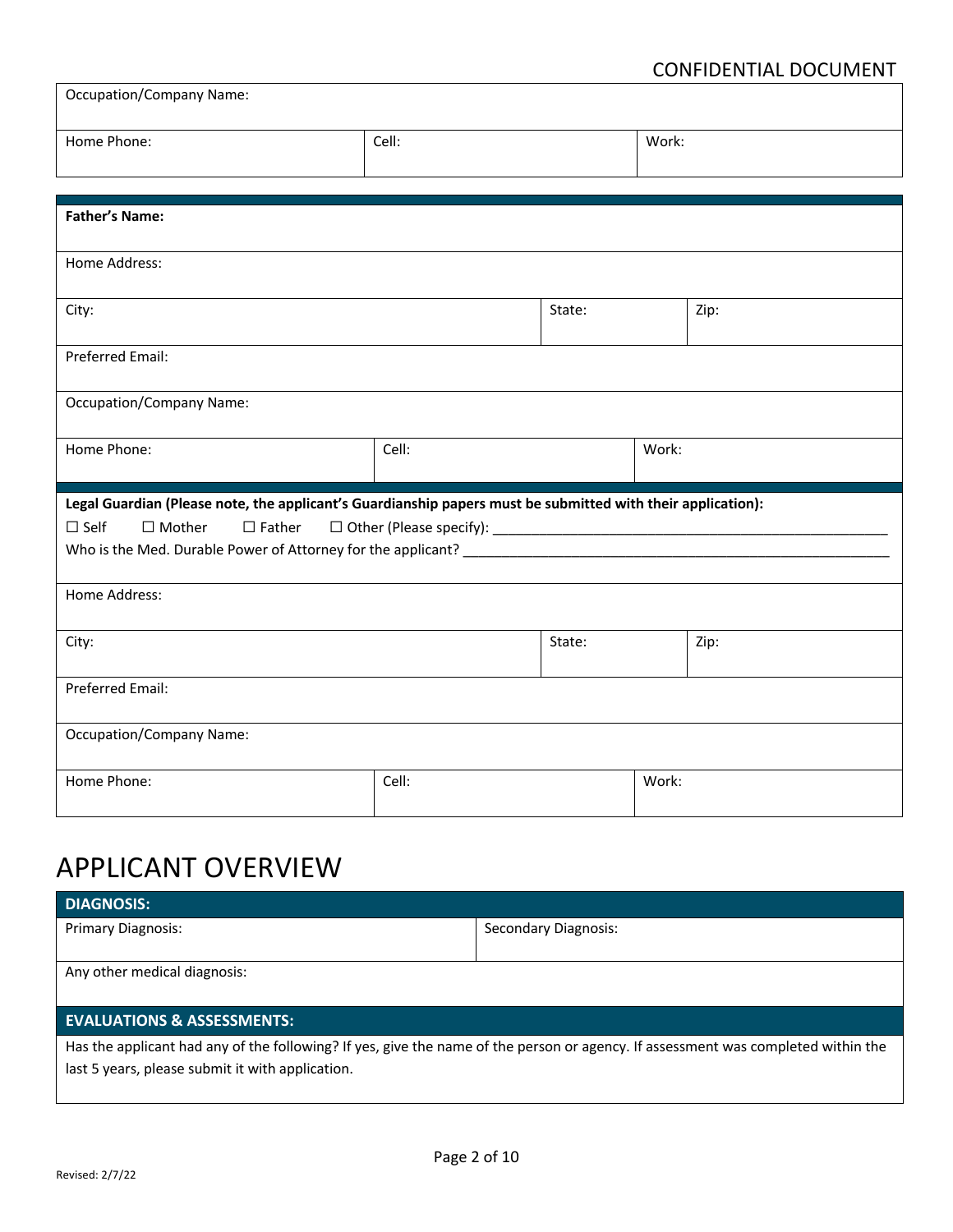| <b>Psychological Evaluation</b> | $\square$ Yes | Dates                                                                                      | Person/Agency                                                                                                                 |  |  |  |
|---------------------------------|---------------|--------------------------------------------------------------------------------------------|-------------------------------------------------------------------------------------------------------------------------------|--|--|--|
|                                 | $\Box$ No     |                                                                                            |                                                                                                                               |  |  |  |
| <b>Psychological Counseling</b> | $\Box$ Yes    | Dates                                                                                      | Person/Agency                                                                                                                 |  |  |  |
|                                 | $\Box$ No     |                                                                                            |                                                                                                                               |  |  |  |
| <b>Psychiatric Evaluation</b>   | $\Box$ Yes    | Dates                                                                                      | Person/Agency                                                                                                                 |  |  |  |
|                                 | $\Box$ No     |                                                                                            |                                                                                                                               |  |  |  |
| Psychiatric Hospitalization     | $\Box$ Yes    | Dates                                                                                      | Person/Agency                                                                                                                 |  |  |  |
|                                 | $\Box$ No     |                                                                                            |                                                                                                                               |  |  |  |
| Speech/ Language                | $\square$ Yes | Dates                                                                                      | Person/Agency                                                                                                                 |  |  |  |
| Assessment                      | $\Box$ No     |                                                                                            |                                                                                                                               |  |  |  |
| <b>Medical Evaluation</b>       | $\square$ Yes | Dates                                                                                      | Person/Agency                                                                                                                 |  |  |  |
|                                 | $\Box$ No     |                                                                                            |                                                                                                                               |  |  |  |
| Occupational Therapy/           | $\Box$ Yes    | Dates                                                                                      | Person/Agency                                                                                                                 |  |  |  |
| <b>Physical Therapy</b>         | $\Box$ No     |                                                                                            |                                                                                                                               |  |  |  |
|                                 |               | QUESTIONS ABOUT THE APPLICANT (please attach additional pages if necessary):               |                                                                                                                               |  |  |  |
|                                 |               | Describe the applicant's general health, including special medical concerns or needs, etc. |                                                                                                                               |  |  |  |
|                                 |               |                                                                                            |                                                                                                                               |  |  |  |
|                                 |               |                                                                                            |                                                                                                                               |  |  |  |
|                                 |               |                                                                                            |                                                                                                                               |  |  |  |
|                                 |               |                                                                                            |                                                                                                                               |  |  |  |
|                                 |               |                                                                                            |                                                                                                                               |  |  |  |
|                                 |               |                                                                                            |                                                                                                                               |  |  |  |
|                                 |               |                                                                                            | Describe the applicant's social/emotional state most of the time (For example: withdrawn, hyper-verbal, frustrated, sociable, |  |  |  |
| even-tempered, etc.)            |               |                                                                                            |                                                                                                                               |  |  |  |
|                                 |               |                                                                                            |                                                                                                                               |  |  |  |
|                                 |               |                                                                                            |                                                                                                                               |  |  |  |
|                                 |               |                                                                                            |                                                                                                                               |  |  |  |
|                                 |               |                                                                                            |                                                                                                                               |  |  |  |
|                                 |               |                                                                                            |                                                                                                                               |  |  |  |
|                                 |               |                                                                                            |                                                                                                                               |  |  |  |
|                                 |               | Does he/she prefer to be with peers, family, someone older, or alone? Please explain:      |                                                                                                                               |  |  |  |
|                                 |               |                                                                                            |                                                                                                                               |  |  |  |
|                                 |               |                                                                                            |                                                                                                                               |  |  |  |
|                                 |               |                                                                                            |                                                                                                                               |  |  |  |
|                                 |               |                                                                                            |                                                                                                                               |  |  |  |
|                                 |               |                                                                                            |                                                                                                                               |  |  |  |
|                                 |               |                                                                                            |                                                                                                                               |  |  |  |
|                                 |               | What does a typical day/week look like for the applicant? What does free time look like?   |                                                                                                                               |  |  |  |
|                                 |               |                                                                                            |                                                                                                                               |  |  |  |
|                                 |               |                                                                                            |                                                                                                                               |  |  |  |
|                                 |               |                                                                                            |                                                                                                                               |  |  |  |
|                                 |               |                                                                                            |                                                                                                                               |  |  |  |
|                                 |               |                                                                                            |                                                                                                                               |  |  |  |
|                                 |               |                                                                                            |                                                                                                                               |  |  |  |
|                                 |               |                                                                                            |                                                                                                                               |  |  |  |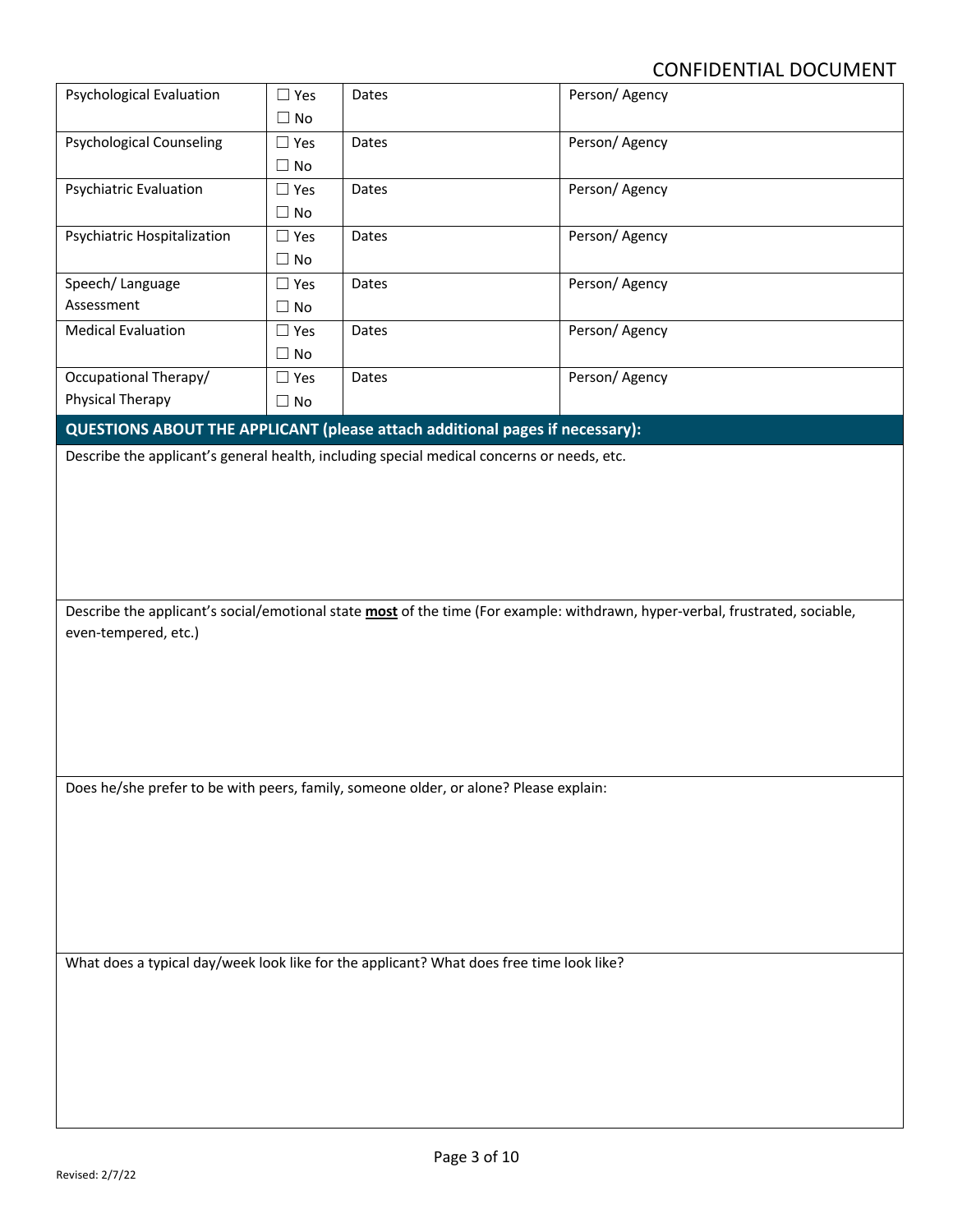|                                                                                                                                                                                        |                                                                                                                      | PLEASE CHECK WHICH OF THE FOLLOWING APPLIES TO THE APPLICANT:                                                                     |  |  |
|----------------------------------------------------------------------------------------------------------------------------------------------------------------------------------------|----------------------------------------------------------------------------------------------------------------------|-----------------------------------------------------------------------------------------------------------------------------------|--|--|
| $\Box$ likes people                                                                                                                                                                    |                                                                                                                      | $\Box$ can get easily agitated/irritable                                                                                          |  |  |
| $\Box$ gets along well with friends                                                                                                                                                    |                                                                                                                      | $\Box$ gets anxious                                                                                                               |  |  |
| $\Box$ follows directions willingly                                                                                                                                                    |                                                                                                                      | $\Box$ has self-stemming behaviors                                                                                                |  |  |
| $\Box$ shows concern for others                                                                                                                                                        |                                                                                                                      | $\Box$ perseverates                                                                                                               |  |  |
| $\Box$ tends to be a loner                                                                                                                                                             |                                                                                                                      | $\Box$ can introduce self                                                                                                         |  |  |
| $\Box$ respects rights & property of others                                                                                                                                            |                                                                                                                      | $\Box$ forms close relationships                                                                                                  |  |  |
| $\Box$ gets angry easily                                                                                                                                                               |                                                                                                                      | $\Box$ inclined to wander                                                                                                         |  |  |
| $\Box$ tends to be shy initially                                                                                                                                                       |                                                                                                                      | $\Box$ history of self-harm                                                                                                       |  |  |
| $\Box$ sensitive to light                                                                                                                                                              |                                                                                                                      | $\Box$ history of harm to others                                                                                                  |  |  |
| $\Box$ sensitive to touch                                                                                                                                                              |                                                                                                                      | $\Box$ is generally happy                                                                                                         |  |  |
| $\Box$ sensitive to sound                                                                                                                                                              |                                                                                                                      | $\square$ other: $\_\_$                                                                                                           |  |  |
|                                                                                                                                                                                        |                                                                                                                      | Describe how the applicant reacts when he/she is angry, irritable, or emotional. (For example: pouts, tantrums, aggressive, etc.) |  |  |
|                                                                                                                                                                                        |                                                                                                                      | What techniques are usually helpful to de-escalate behaviors?                                                                     |  |  |
| How may it effect the applicant if a peer is escalated?                                                                                                                                |                                                                                                                      |                                                                                                                                   |  |  |
|                                                                                                                                                                                        |                                                                                                                      | Does the applicant require constant at-home supervision? $\Box$ Yes $\Box$ No                                                     |  |  |
| Best describe the duration for which the applicant can be left to function independently:<br>$\Box$ never $\Box$ about 1-3 hours $\Box$ about 4-8 hours $\Box$ 12+ hours $\Box$ always |                                                                                                                      |                                                                                                                                   |  |  |
|                                                                                                                                                                                        |                                                                                                                      | What type of supervision does the applicant require in the community?                                                             |  |  |
| What type of supervision does the applicant require in parking lots?                                                                                                                   |                                                                                                                      |                                                                                                                                   |  |  |
| HAS THE APPLICANT EVER BEEN INVOLVED WITH THE FOLLOWING?                                                                                                                               |                                                                                                                      |                                                                                                                                   |  |  |
| Tobacco<br><b>Drugs</b><br>Alcohol<br><b>Criminal Activity</b><br>Sexual Activity                                                                                                      | $\Box$ Yes $\Box$ No<br>$\Box$ Yes $\Box$ No<br>$\Box$ Yes $\Box$ No<br>$\Box$ Yes $\Box$ No<br>$\Box$ Yes $\Box$ No | If yes to any, please explain:                                                                                                    |  |  |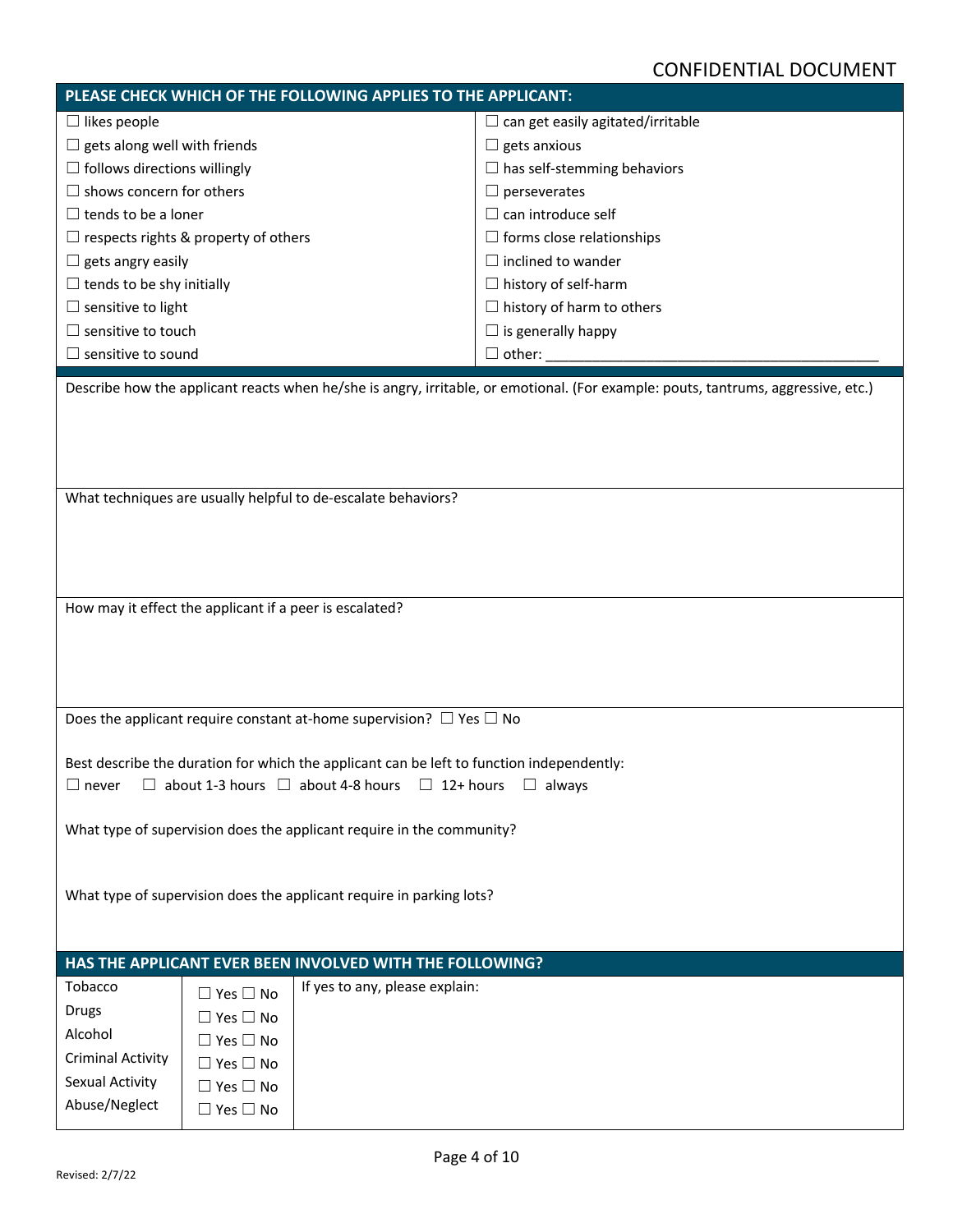| WHICH OF THE FOLLOWING APPLY TO THE APPLICANT'S SPEECH/LANGUAGE AND COMMUNICATION SKILLS? |                                                             |  |  |
|-------------------------------------------------------------------------------------------|-------------------------------------------------------------|--|--|
| $\Box$ speaks spontaneously                                                               | $\Box$ understands short, direct commands                   |  |  |
| $\Box$ can make wants and needs known                                                     | $\Box$ communicates by writing                              |  |  |
| $\Box$ uses complete sentences                                                            | $\Box$ comprehends written statements                       |  |  |
| $\Box$ uses sign language                                                                 | $\Box$ uses gestures effectively                            |  |  |
| $\Box$ has small vocabulary                                                               | $\Box$ uses sentences effectively                           |  |  |
| $\Box$ understands lengthy dialogue                                                       | $\Box$ uses idiosyncratic gestures                          |  |  |
| $\Box$ makes little or no effort to communicate verbally or with                          | $\Box$ uses a communication device                          |  |  |
| gestures                                                                                  | If so, will they be bringing it? $\square$ Yes $\square$ No |  |  |
| Describe the applicant's speech and language effectiveness:                               |                                                             |  |  |
|                                                                                           |                                                             |  |  |
|                                                                                           |                                                             |  |  |

# SELF-HELP SKILLS

Will an attendant accompany the applicant? (Please note, additional documentation must be completed by potential attendant). ☐ Yes ☐ No

#### If so, what is their primary role?

| <b>MEALS</b>                               | <b>MOBILITY</b>                                                                       |
|--------------------------------------------|---------------------------------------------------------------------------------------|
| no assistance needed                       | $\square$ walker                                                                      |
| $\Box$ total assistance needed             | $\Box$ braces                                                                         |
| $\Box$ some assistance needed              | $\Box$ crutches                                                                       |
| $\Box$ needs a straw for liquid            | $\Box$ manual wheelchair                                                              |
| $\Box$ food needs to be cut/chopped        | $\Box$ electric wheelchair                                                            |
| $\Box$ ability to prepare meals            | $\Box$ not able to stand for prolonged periods of time                                |
| $\Box$ able to use microwave independently | $\Box$ unsteady gate                                                                  |
| Special Instructions:                      | $\Box$ has physical limitations that limit participation in activities                |
|                                            | Special Instructions:                                                                 |
|                                            |                                                                                       |
| <b>SHOWERS</b>                             | <b>DRESSING</b>                                                                       |
| no assistance needed                       | $\Box$ no assistance needed                                                           |
| $\Box$ total assistance needed             | $\Box$ total assistance needed                                                        |
| some assistance needed                     | $\Box$ some assistance needed                                                         |
| $\Box$ help shampooing hair only           | $\Box$ needs help with buttons/zippers                                                |
| Special Instructions:                      | Special Instructions:                                                                 |
|                                            |                                                                                       |
| <b>TOILETING</b>                           |                                                                                       |
| $\Box$ no assistance needed                | $\Box$ full control $\Box$ limited control $\Box$ no control<br><b>Bowel Control:</b> |
| $\Box$ help transferring                   | Bladder Control: $\Box$ full control $\Box$ limited control $\Box$ no control         |
| $\Box$ help cleaning up                    | <b>Special Instructions:</b>                                                          |
| wets bed                                   |                                                                                       |
| diapers/depends                            |                                                                                       |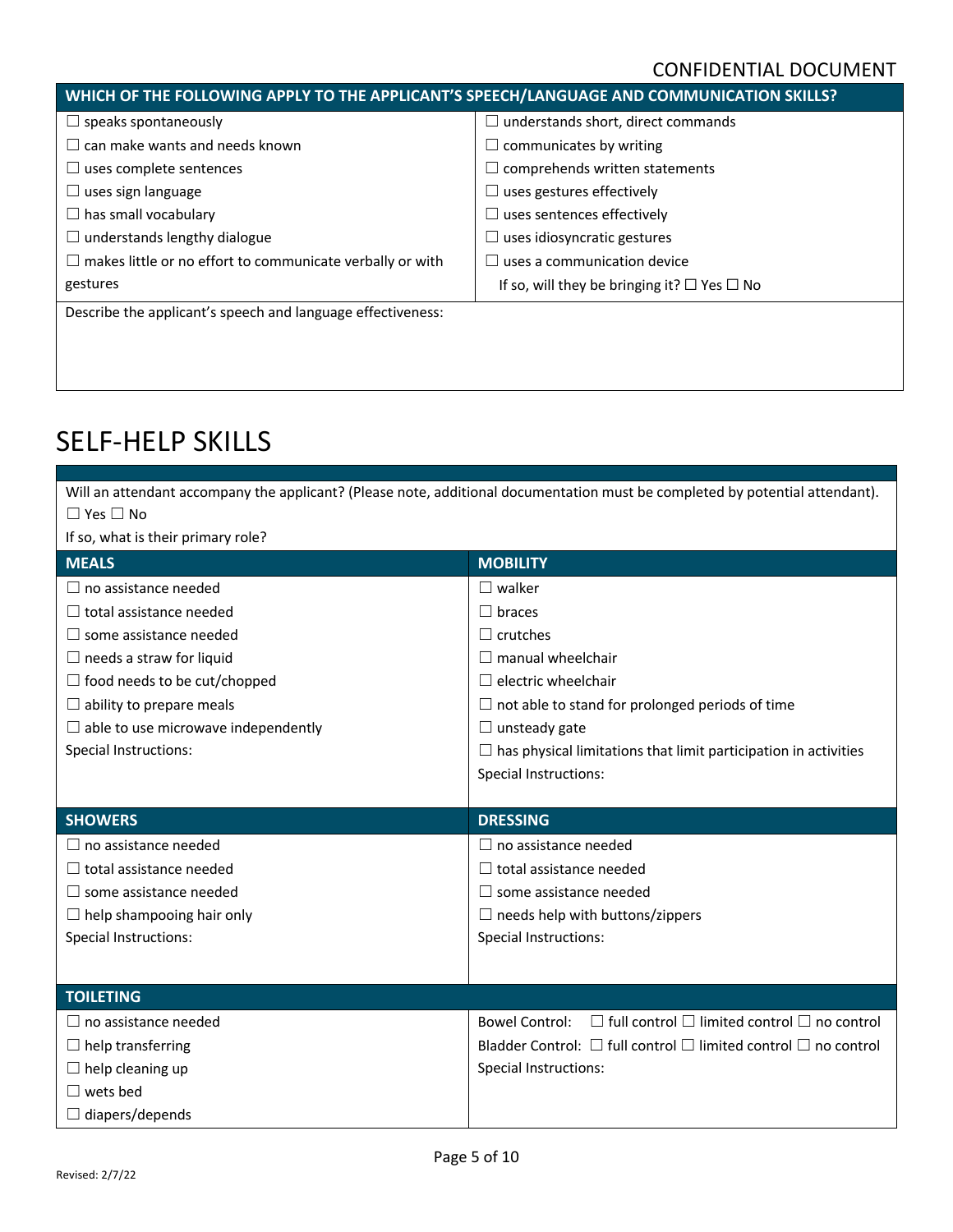| <b>OTHER SELF CARE</b>                                                                                                                                                                                               |                      |                        |                         |  |  |
|----------------------------------------------------------------------------------------------------------------------------------------------------------------------------------------------------------------------|----------------------|------------------------|-------------------------|--|--|
| washing face                                                                                                                                                                                                         | $\Box$ needs no help | $\Box$ needs some help | $\Box$ needs total help |  |  |
| brushing teeth                                                                                                                                                                                                       | $\Box$ needs no help | $\Box$ needs some help | $\Box$ needs total help |  |  |
| cleaning ears                                                                                                                                                                                                        | $\Box$ needs no help | $\Box$ needs some help | $\Box$ needs total help |  |  |
| combing hair                                                                                                                                                                                                         | $\Box$ needs no help | $\Box$ needs some help | $\Box$ needs total help |  |  |
| trimming fingernails                                                                                                                                                                                                 | $\Box$ needs no help | $\Box$ needs some help | $\Box$ needs total help |  |  |
| trimming toenails                                                                                                                                                                                                    | $\Box$ needs no help | $\Box$ needs some help | $\Box$ needs total help |  |  |
| using deodorant                                                                                                                                                                                                      | $\Box$ needs no help | $\Box$ needs some help | $\Box$ needs total help |  |  |
| shaving                                                                                                                                                                                                              | $\Box$ needs no help | $\Box$ needs some help | $\Box$ needs total help |  |  |
| managing menstrual period (if applicable)                                                                                                                                                                            | $\Box$ needs no help | $\Box$ needs some help | $\Box$ needs total help |  |  |
| Whether routine, occasional, or unexpected assistance is needed, I give permission for Cornerstone staff to directly assist with<br>meals, mobility, toileting, or other self-care.<br>$\Box$ I understand and agree |                      |                        |                         |  |  |
| I understand that same sex staff members would be the first to assist if available, but guarantees cannot be made due to staff<br>scheduling and availability.                                                       |                      |                        |                         |  |  |
| $\Box$ I understand and agree.                                                                                                                                                                                       |                      |                        |                         |  |  |
| <b>Signature of Applicant, Parent, or Guardian:</b>                                                                                                                                                                  |                      |                        |                         |  |  |
|                                                                                                                                                                                                                      |                      |                        |                         |  |  |
|                                                                                                                                                                                                                      |                      |                        |                         |  |  |
|                                                                                                                                                                                                                      |                      |                        |                         |  |  |

## ORGANIZATIONS ATTENDED

| Check all situations in which the applicant participated and complete the following information on each situation.<br>Attach additional pages if needed. |                                       |                 |         |  |
|----------------------------------------------------------------------------------------------------------------------------------------------------------|---------------------------------------|-----------------|---------|--|
| □ Public Education: Graduate: _________ Age: _______                                                                                                     | $\Box$ Independent Living             |                 |         |  |
| $\Box$ State School                                                                                                                                      | $\Box$ Competitive Employment         |                 |         |  |
| $\Box$ Private School                                                                                                                                    | $\Box$ Special Olympics               |                 |         |  |
| $\Box$ Day School                                                                                                                                        | $\Box$ Volunteering                   |                 |         |  |
| $\Box$ Sheltered Workshop                                                                                                                                |                                       |                 |         |  |
| $\Box$ Group/ Family Care home                                                                                                                           | $\Box$ Church/ Spiritual Involvement: |                 |         |  |
|                                                                                                                                                          |                                       |                 |         |  |
| <b>Name of Organization:</b>                                                                                                                             |                                       | Dates Attended: |         |  |
| Address:                                                                                                                                                 |                                       | Phone:          |         |  |
| Role or Involvement:                                                                                                                                     |                                       |                 |         |  |
| Reason for Leaving:                                                                                                                                      |                                       |                 |         |  |
| Person to contact for more information:                                                                                                                  | Phone:                                |                 | E-mail: |  |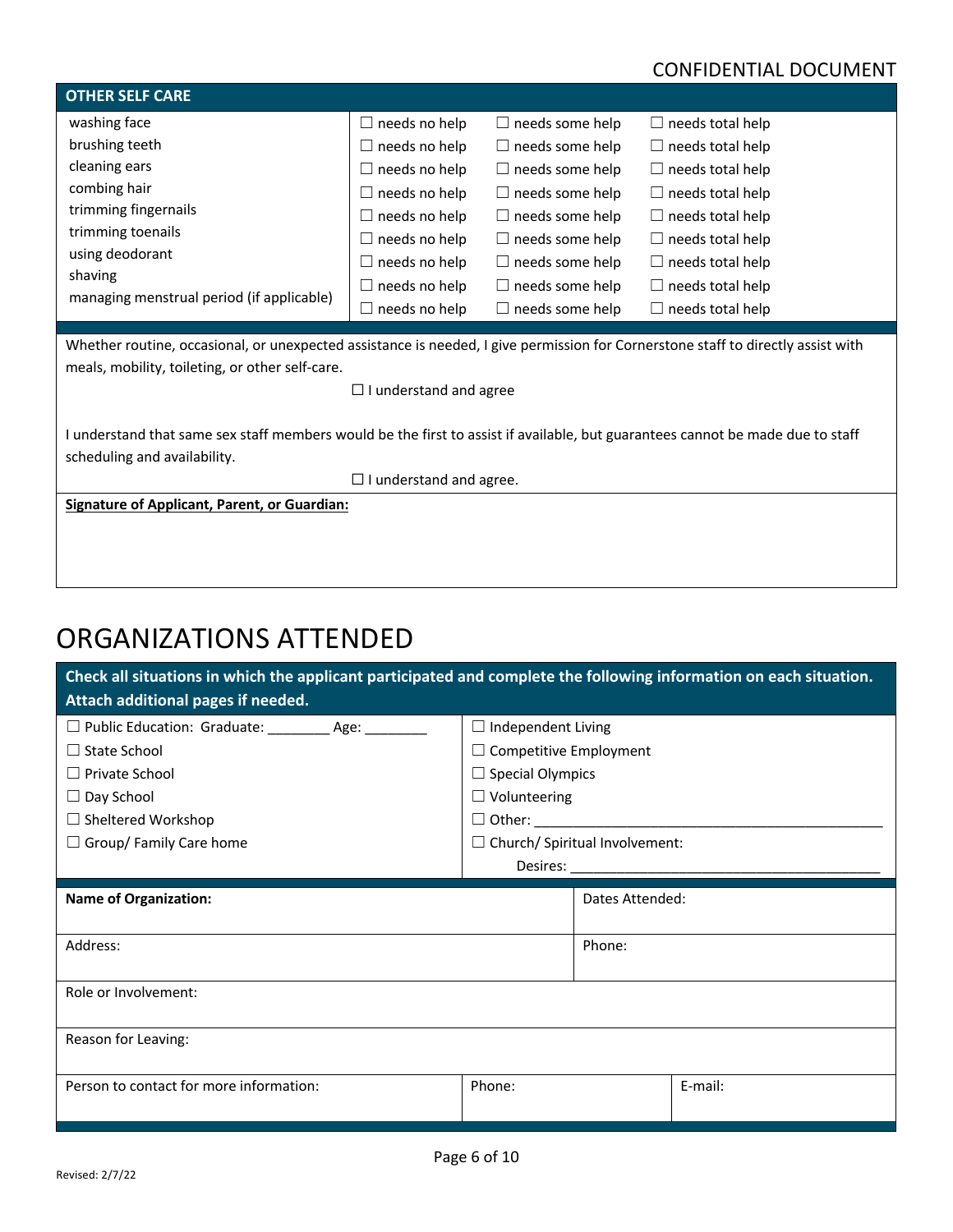| <b>Name of Organization:</b>                                                                                                                          |        | Dates Attended: |         |  |
|-------------------------------------------------------------------------------------------------------------------------------------------------------|--------|-----------------|---------|--|
| Address:                                                                                                                                              | Phone: |                 |         |  |
| Role or Involvement:                                                                                                                                  |        |                 |         |  |
| Reason for Leaving:                                                                                                                                   |        |                 |         |  |
| Person to contact for more information:                                                                                                               | Phone: |                 | E-mail: |  |
| <b>Name of Organization:</b>                                                                                                                          |        | Dates Attended: |         |  |
| Address:                                                                                                                                              |        | Phone:          |         |  |
| Role or Involvement:                                                                                                                                  |        |                 |         |  |
| Reason for Leaving:                                                                                                                                   |        |                 |         |  |
| Person to contact for more information:<br>Phone:                                                                                                     |        |                 | E-mail: |  |
| I give permission for Cornerstone Ranch to contact any and all of the references, programs, schools, and professionals listed on<br>this application. |        |                 |         |  |
| <b>Signature of Applicant, Parent, or Guardian:</b>                                                                                                   |        |                 |         |  |

# MEDICAL INFORMATION

| <b>PHYSICIANS &amp; DENTIST:</b>                                                    |        |  |  |  |
|-------------------------------------------------------------------------------------|--------|--|--|--|
| Name of applicant's primary physician:                                              |        |  |  |  |
|                                                                                     |        |  |  |  |
| Address:                                                                            | Phone: |  |  |  |
| Date of last physical exam:                                                         |        |  |  |  |
|                                                                                     |        |  |  |  |
|                                                                                     |        |  |  |  |
| Name of applicant's dentist:                                                        |        |  |  |  |
|                                                                                     | Phone: |  |  |  |
| Address:                                                                            |        |  |  |  |
| Date of last dental exam:                                                           |        |  |  |  |
|                                                                                     |        |  |  |  |
|                                                                                     |        |  |  |  |
| List names of any other specialists who have treated or are treating the applicant: |        |  |  |  |
|                                                                                     |        |  |  |  |
|                                                                                     |        |  |  |  |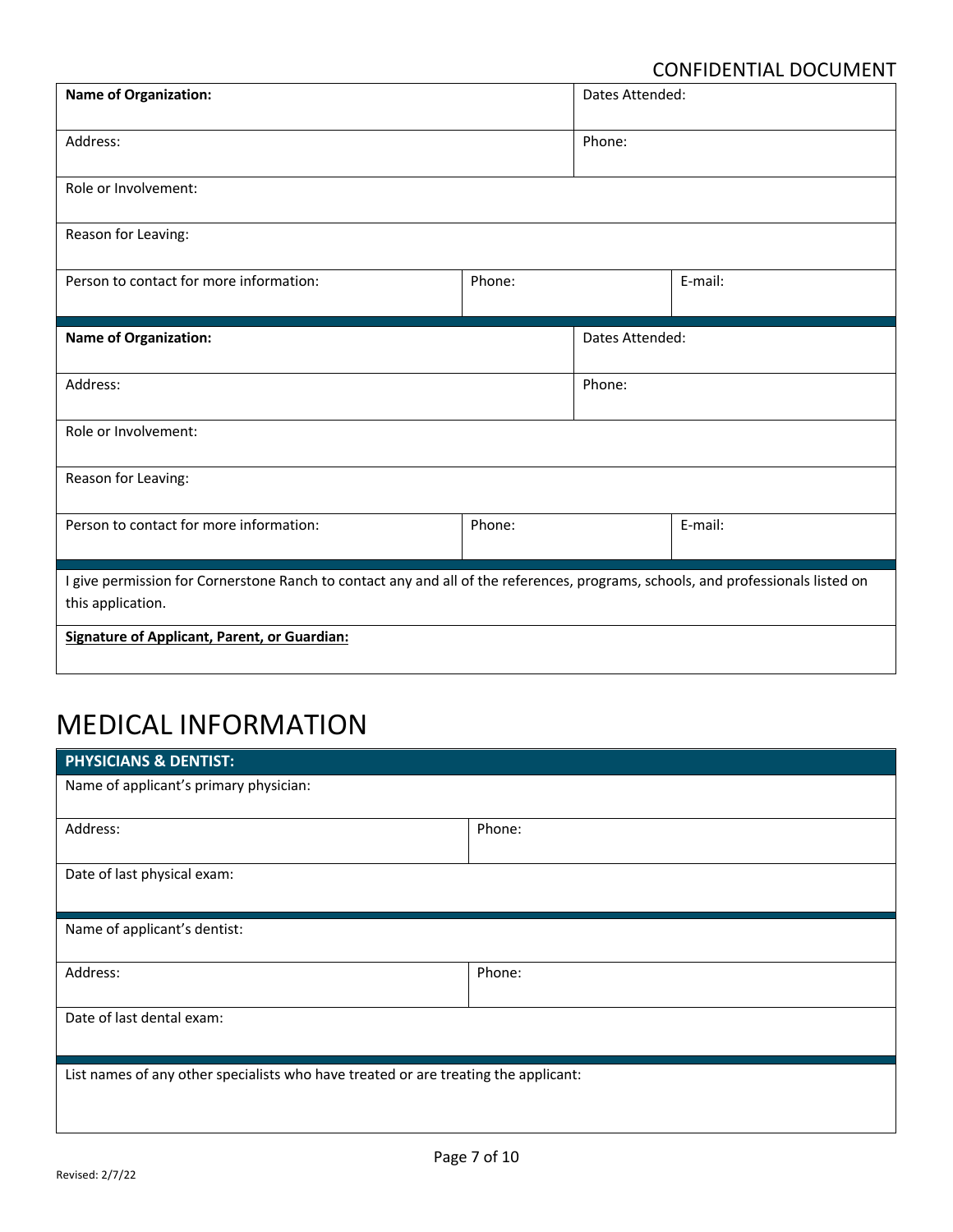| <b>MEDICATIONS:</b>                                                                                                                                                                                                                                                                                                                                                                                                                                                                                                                                                                                                                   |                                                                          |                         |                |                  |  |
|---------------------------------------------------------------------------------------------------------------------------------------------------------------------------------------------------------------------------------------------------------------------------------------------------------------------------------------------------------------------------------------------------------------------------------------------------------------------------------------------------------------------------------------------------------------------------------------------------------------------------------------|--------------------------------------------------------------------------|-------------------------|----------------|------------------|--|
|                                                                                                                                                                                                                                                                                                                                                                                                                                                                                                                                                                                                                                       | Is the applicant on any regular medications or supplements?              | $\Box$ Yes $\Box$ No    |                |                  |  |
|                                                                                                                                                                                                                                                                                                                                                                                                                                                                                                                                                                                                                                       | If yes, please list below: (please use an additional sheet if necessary) |                         |                |                  |  |
| <b>Medication Name:</b>                                                                                                                                                                                                                                                                                                                                                                                                                                                                                                                                                                                                               | Dosage/ Frequency:                                                       | Time of Administration: | Prescribed by: | Date Prescribed: |  |
| <b>Medication Name:</b>                                                                                                                                                                                                                                                                                                                                                                                                                                                                                                                                                                                                               | Dosage/ Frequency:                                                       | Time of Administration: | Prescribed by: | Date Prescribed: |  |
| <b>Medication Name:</b>                                                                                                                                                                                                                                                                                                                                                                                                                                                                                                                                                                                                               | Dosage/Frequency:                                                        | Time of Administration: | Prescribed by: | Date Prescribed: |  |
| <b>Medication Name:</b>                                                                                                                                                                                                                                                                                                                                                                                                                                                                                                                                                                                                               | Dosage/ Frequency:                                                       | Time of Administration: | Prescribed by: | Date Prescribed: |  |
| Will any medications need to be administered during the day by Day Program staff?* $\square$ Yes $\square$ No<br>If so, please give instructions below and be prepared to provide prescription medication in original prescription bottle.<br>*Please note, before medications can be administered while at the Day Program, a medication authorization form must be<br>completed by the parent or legal guardian. If possible, a physician's order should be provided as well. All prescribed and/or over<br>the counter medications must be provided by the applicant and stored at the Day Program in its original bottle. Expired |                                                                          |                         |                |                  |  |
| <b>ALLERGIES &amp; RESTRICTIONS</b>                                                                                                                                                                                                                                                                                                                                                                                                                                                                                                                                                                                                   | medications will not be accepted or administered.                        |                         |                |                  |  |
| Is the applicant allergic to any medications?<br>$\Box$ Yes<br>$\Box$ No                                                                                                                                                                                                                                                                                                                                                                                                                                                                                                                                                              |                                                                          |                         |                |                  |  |
| If yes, please list:                                                                                                                                                                                                                                                                                                                                                                                                                                                                                                                                                                                                                  |                                                                          |                         |                |                  |  |
| Does the applicant have any other allergies or sensitivities: foods, pollens, insect bites, seasonal, allergies, etc.? $\Box$ Yes $\Box$ No<br>If yes, describe what allergies/ sensitivities, reactions, and what treatment is usually necessary.                                                                                                                                                                                                                                                                                                                                                                                    |                                                                          |                         |                |                  |  |
| Does the applicant use an Epi Pen? $\Box$ Yes $\Box$ No If yes, one must be supplied by the applicant.                                                                                                                                                                                                                                                                                                                                                                                                                                                                                                                                |                                                                          |                         |                |                  |  |
| $\square$ No<br>Does applicant have any dietary restrictions?<br>$\Box$ Yes<br>If yes, please list:                                                                                                                                                                                                                                                                                                                                                                                                                                                                                                                                   |                                                                          |                         |                |                  |  |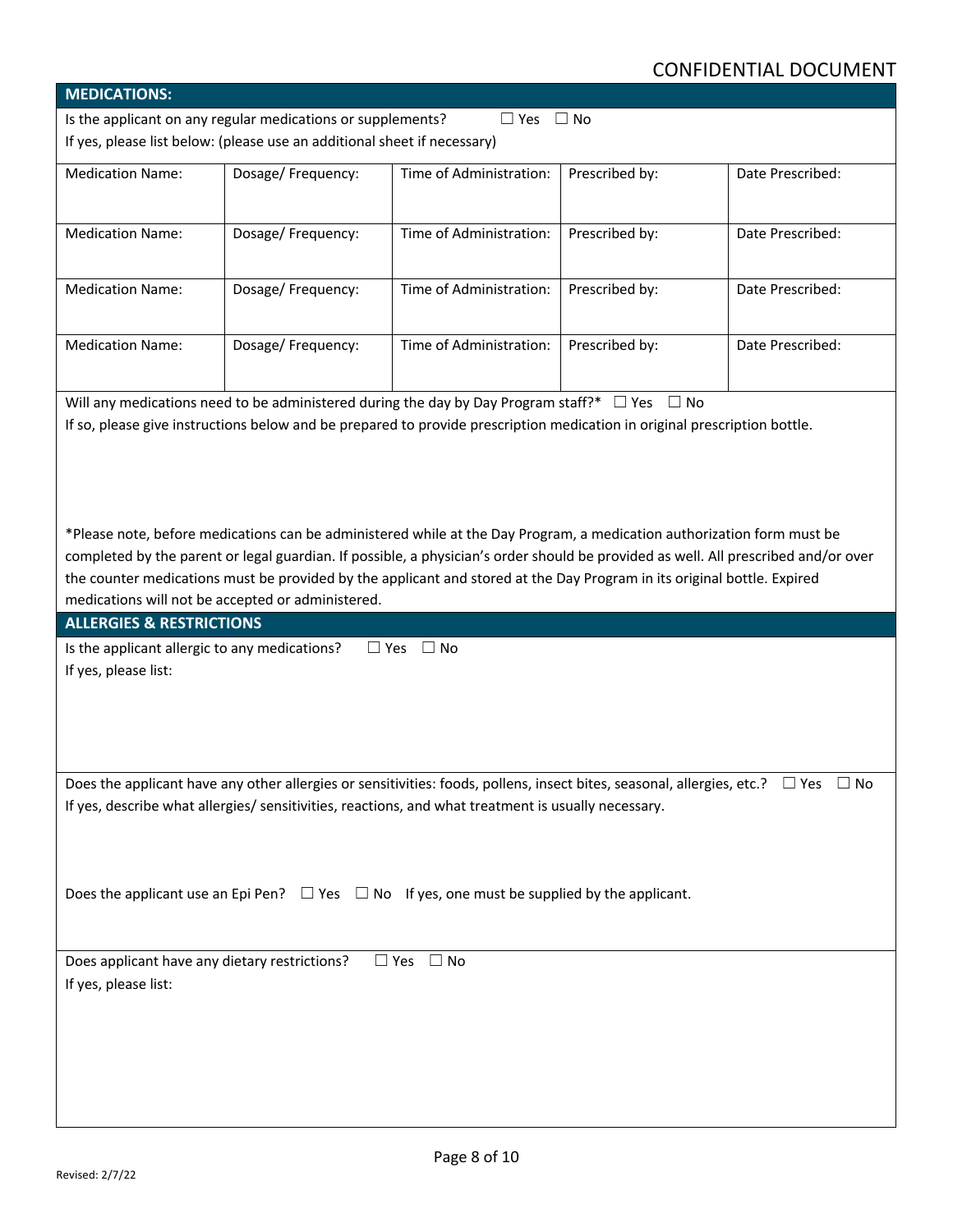| HISTORY OF ILLNESS, HOSPITALIZATION, & SURGERY:                                                                                      |                      |  |  |  |
|--------------------------------------------------------------------------------------------------------------------------------------|----------------------|--|--|--|
| Has applicant had more than a brief illness during the past three years?<br>$\Box$ Yes $\Box$ No                                     |                      |  |  |  |
| If yes, please describe:                                                                                                             |                      |  |  |  |
| Please describe how this may impact the applicant's participation during programming:                                                |                      |  |  |  |
| Name & address of attending physician:                                                                                               |                      |  |  |  |
|                                                                                                                                      |                      |  |  |  |
| $\Box$ Yes $\Box$ No<br>Has applicant ever been hospitalized or had any surgery?                                                     |                      |  |  |  |
| If yes, please describe:                                                                                                             |                      |  |  |  |
| Please describe how this may impact the applicant's participation during programming:                                                |                      |  |  |  |
| Name & address of hospital:                                                                                                          |                      |  |  |  |
|                                                                                                                                      |                      |  |  |  |
| <b>HEALTH HISTORY:</b>                                                                                                               |                      |  |  |  |
| If the applicant is prone to (or has had) problems with any of the following, please check "Yes." If yes, explain in space provided. |                      |  |  |  |
| Also, list preferred treatment, if applicable. Please use an additional sheet if necessary.                                          |                      |  |  |  |
| <b>Headaches</b>                                                                                                                     | $\Box$ Yes $\Box$ No |  |  |  |
| <b>Eyes</b>                                                                                                                          | $\Box$ Yes $\Box$ No |  |  |  |
| <b>Vision</b>                                                                                                                        | $\Box$ Yes $\Box$ No |  |  |  |
| Ears                                                                                                                                 | $\Box$ Yes $\Box$ No |  |  |  |
| <b>Hearing</b>                                                                                                                       | $\Box$ Yes $\Box$ No |  |  |  |
| <b>Scoliosis</b>                                                                                                                     | $\Box$ Yes $\Box$ No |  |  |  |
| <b>Chest Infections</b>                                                                                                              | $\Box$ Yes $\Box$ No |  |  |  |
| <b>Chronic Cough</b>                                                                                                                 | $\Box$ Yes $\Box$ No |  |  |  |
| Asthma                                                                                                                               | $\Box$ Yes $\Box$ No |  |  |  |
| <b>Tuberculosis</b>                                                                                                                  | $\Box$ Yes $\Box$ No |  |  |  |
| <b>Epilepsy</b>                                                                                                                      | $\Box$ Yes $\Box$ No |  |  |  |
| <b>Heart Trouble</b>                                                                                                                 | $\Box$ Yes $\Box$ No |  |  |  |
| <b>Kidney Disease</b>                                                                                                                | $\Box$ Yes $\Box$ No |  |  |  |
| <b>Stomach Trouble</b>                                                                                                               | $\Box$ Yes $\Box$ No |  |  |  |
| <b>Diabetes</b>                                                                                                                      | $\Box$ Yes $\Box$ No |  |  |  |
| Gastrointestinal                                                                                                                     | $\Box$ Yes $\Box$ No |  |  |  |
| <b>Fainting Spells</b>                                                                                                               | $\Box$ Yes $\Box$ No |  |  |  |